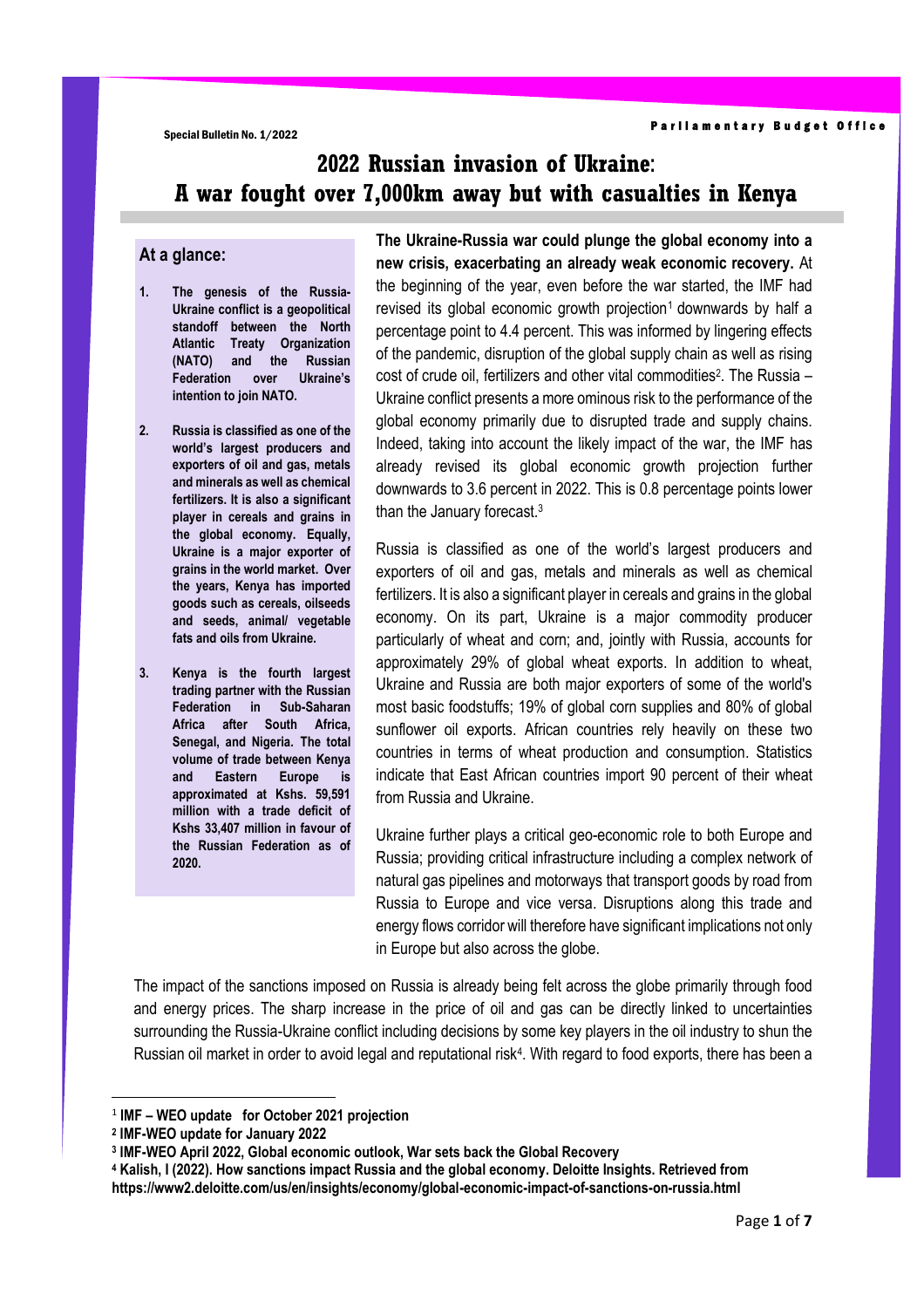notably increase in the prices of wheat and corn of which Russia and Ukraine are key exporters. More ominously, a prolonged conflict in the region may trigger a global food crisis.

## **WILL KENYA BE CAUGHT IN THE CROSSFIRE?**

**Though the Kenyan economy has been on a recovery trajectory from the adverse effects of the Covid-19 pandemic; it was already facing significant headwinds from the prevailing** drought conditions, election related uncertainties, as well as the high cost of fuel, food items and agricultural inputs which have led to an increase in the cost of living. Over and above these internal risks, the Russia-Ukraine conflicts presents a major external risk to this recovery process and may contribute to a significant slowdown in growth. (Current projected economic growth is at 4.9 percent<sup>5</sup> in 2022).

**Kenya is the fourth largest trading partner with the Russian Federation in Sub-Saharan Africa - after South Africa, Senegal and Nigeria.** The total volume of trade between Kenya and Eastern Europe is approximated at Kshs. 59,591 million with a trade deficit of Kshs 33,407 million in favour of the Russian Federation as at 2020. Trade dynamics and prospects of Kenya in Russia and Eastern Europe have been on the rise in the recent past due to bilateral trade agreements signed by the two countries recently.

**Kenya relies on the Russian Federation for import of wheat, fertilizers, iron and steel, and paper**. According to the KNBS, Kenya's imports from Eastern Europe grew significantly from 4 percent in 2019 to 11 percent in 2020. This growth was on account of increased import demands of Iron and Steel from the Russian Federation. Russia is the biggest contributor of exports to Kenya from Eastern Europe, accounting for 81 percent of total imports to Kenya from this region on average (Figure 1). Equally, Ukraine is a major exporter of grains in the world market and over the years, Kenya has imported cereals, oilseeds and seeds, animal/ vegetable fats and oils from Ukraine.



## **Figure 1: Values of Imports to Kenya from Eastern Europe (2016-2020)**

## *Source: Economic Survey 2021*

The Russia- Ukraine conflict and the economic sanctions against Russia are likely to disrupt these trade linkages and supply chains leading to shortages in the market and an exponential increase in prices of these commodities. Notably, the construction sector is likely to feel the impact due to a likely shortage of iron and steel. Recent reports indicate that the construction sector is already facing challenges due to an **exponential increase in prices of cement, iron sheets and deformed steel bars**. This cost is attributed to high taxation,

<sup>5</sup> **PBO projection**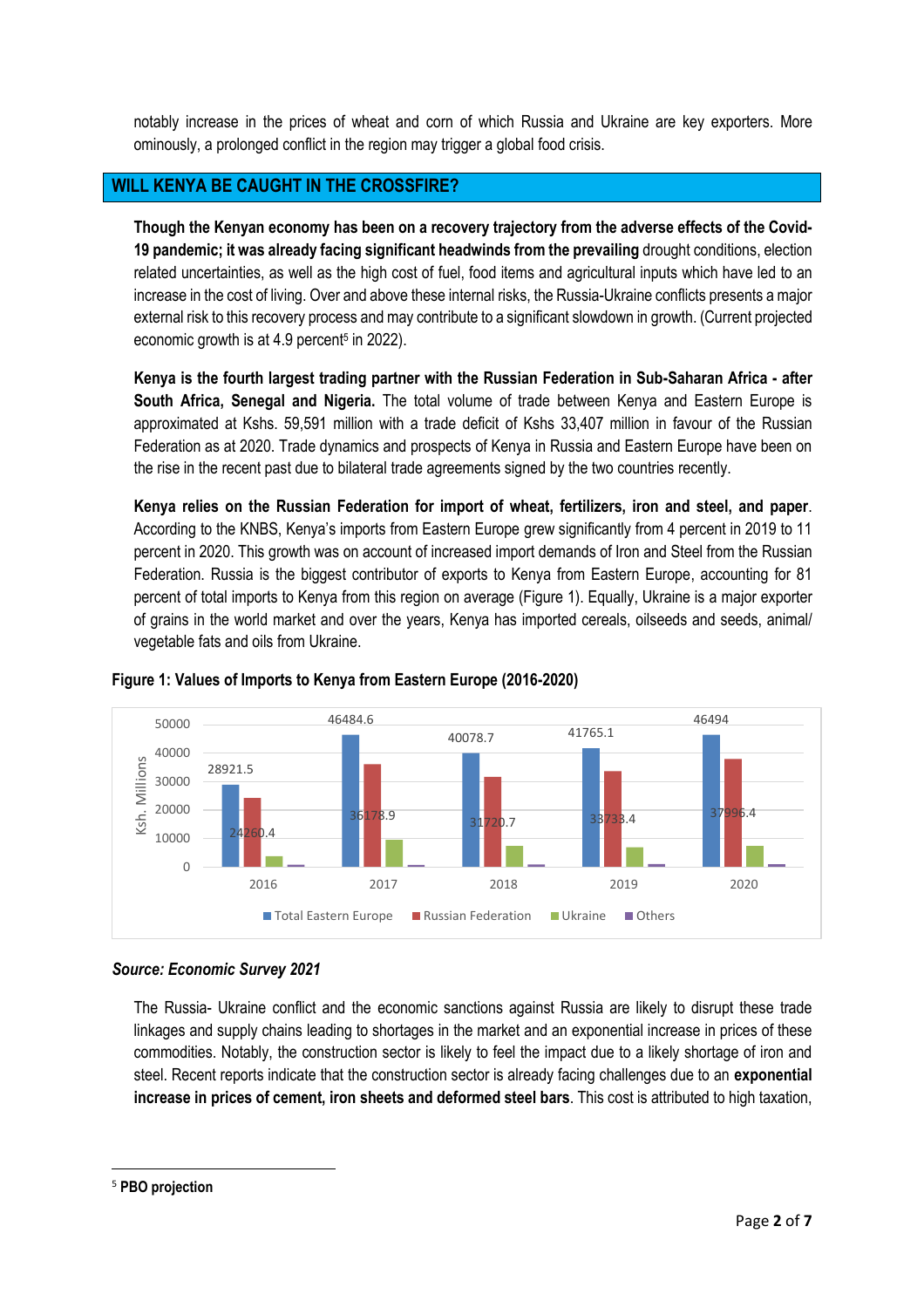high cost of electricity, high fuel cost and rising global costs of raw materials<sup>6</sup> such as clinker which is used in cement production and iron ore which is a key ingredient of steel. Furthermore, China, the world's top steel producer has capped its crude steel output on account of timelines to achieve peak carbon emissions as well as reduced internal steel demand. This could be a significant contributor to the prevailing steel price volatility. If trade with Russia is disrupted, the impact on the construction sector will be significant. Evidence already indicates that the Russia-Ukraine conflict is contributing to a global surge in steel prices. If the trend continues unabated, many construction activities are likely to slow down significantly or stall altogether. This is especially significant for individual construction/housing projects, most of which are facing significant losses and will most likely stall. Government infrastructure projects particularly in roads sector and also on affordable housing will be particularly affected.

Other goods whose supply and prices are likely to be affected include wheat and other cereals as well as fertilizer.

**Kenya exports cut flowers, tea, fruits and vegetables to Russia, Ukraine and the rest of Eastern Europe**. Indeed, Russia is among the top 5 importers of Kenya coffee while Ukraine, Poland and Kazakhstan are emerging new markets. Although the growth of exports to Eastern Europe recorded a negative performance of 12 percent in 2019, it rebounded by 20 percent in 2020. Russia is the largest importer of Kenya products in Eastern Europe and the upward trajectory implies existing opportunities in the region (Figure 2). Should the conflict persist, therefore, it means that Kenya's exports in these potential markets will be substantially subdued leading to lower export earnings.



**Figure 2: Values of Exports from Kenya from Eastern Europe (2016-2020)**

Reliable, credible and globally acceptable settlement system is an integral part of international trade and global financial system stability. The delisting of some Russian banks and the possibility of full withdrawal by SWIFT (Society for Worldwide Interbank Financial Telecommunications) from the Russian Banking system as part of the wider sanctions by the European Union, will present challenges in settling of imports and exports to and from Russia. This will have far reaching impact as it may increase transactional costs for international trade or make it impossible to trade with the Russian Federation.

*Source: Economic Survey 2021.*

<sup>6</sup> **Nation (2022), why prices of cement, steel have doubled. Retrieved from https://nation.africa/kenya/business/whyprices-of-cement-steel-have-doubled--3770770**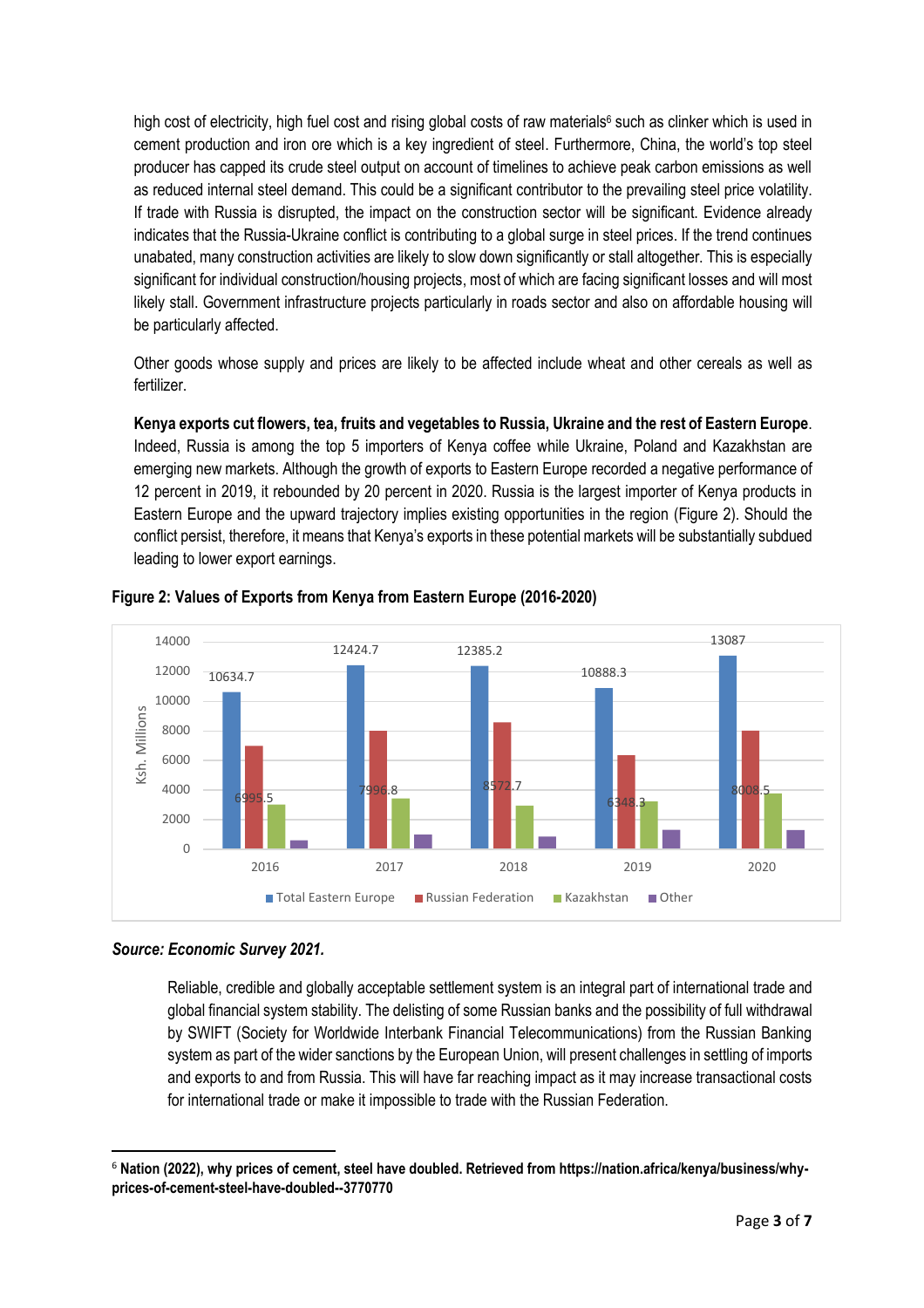## **IS THERE AN IMPENDING OIL CRISIS IN KENYA?**

Russia is the world's second-largest exporter of oil and gas. Although Kenya primarily imports oil from United Arab Emirates (UAE), Saudi Arabia, India, China, and Malaysia, the go slow by various refineries and oil shipping companies in relation to trading with Russia makes Kenya vulnerable and increases its exposure to the crisis since the major oil importers from Russia will opt for alternative sources like UAE leading to supply shocks. A reduction in the supply of the commodity to the rest of the world has resulted in high prices of petroleum products. In the month of March, crude oil prices rose to peak at USD. 116.81 per barrel compared to USD 74.38 per barrel as the end of 2021<sup>7</sup> .

**KENYA'S MINERAL FUELS, MINERAL OILS AND THEIR PRODUCTS IMPORTS (THOUSAND US DOLLAR)** 

| <b>COUNTRY</b>              | 2018      | 2019      | 2020*   |
|-----------------------------|-----------|-----------|---------|
| <b>United Arab Emirates</b> | 1,164,580 | 1,362,706 | 583,910 |
| Saudi Arabia                | 1,356,589 | 916,587   | 369,527 |
| India                       | 354,016   | 368,369   | 348,639 |
| <b>China</b>                | 7,043     | 112,579   | 16,042  |
| <b>Malaysia</b>             | ۰         | 64,769    | 66,912  |

#### **Table1: Kenya Major Oil Import origin (2018-2020)**

*Source: ICT Trademap*.

The energy sector is one of the key drivers of the Kenyan economy supporting the manufacturing sector and the agriculture sector which are key contributors to economic growth. Higher oil prices imply higher production costs which will invariably be passed on to the consumer leading to a higher cost of living. Going forward, the crude oil prices are expected to remain in an upward trajectory, on account of the ongoing Russia-Ukraine conflict.





*Data source: KNBS& CBK 2022*

**<sup>7</sup> CBK weekly bulletin various editions**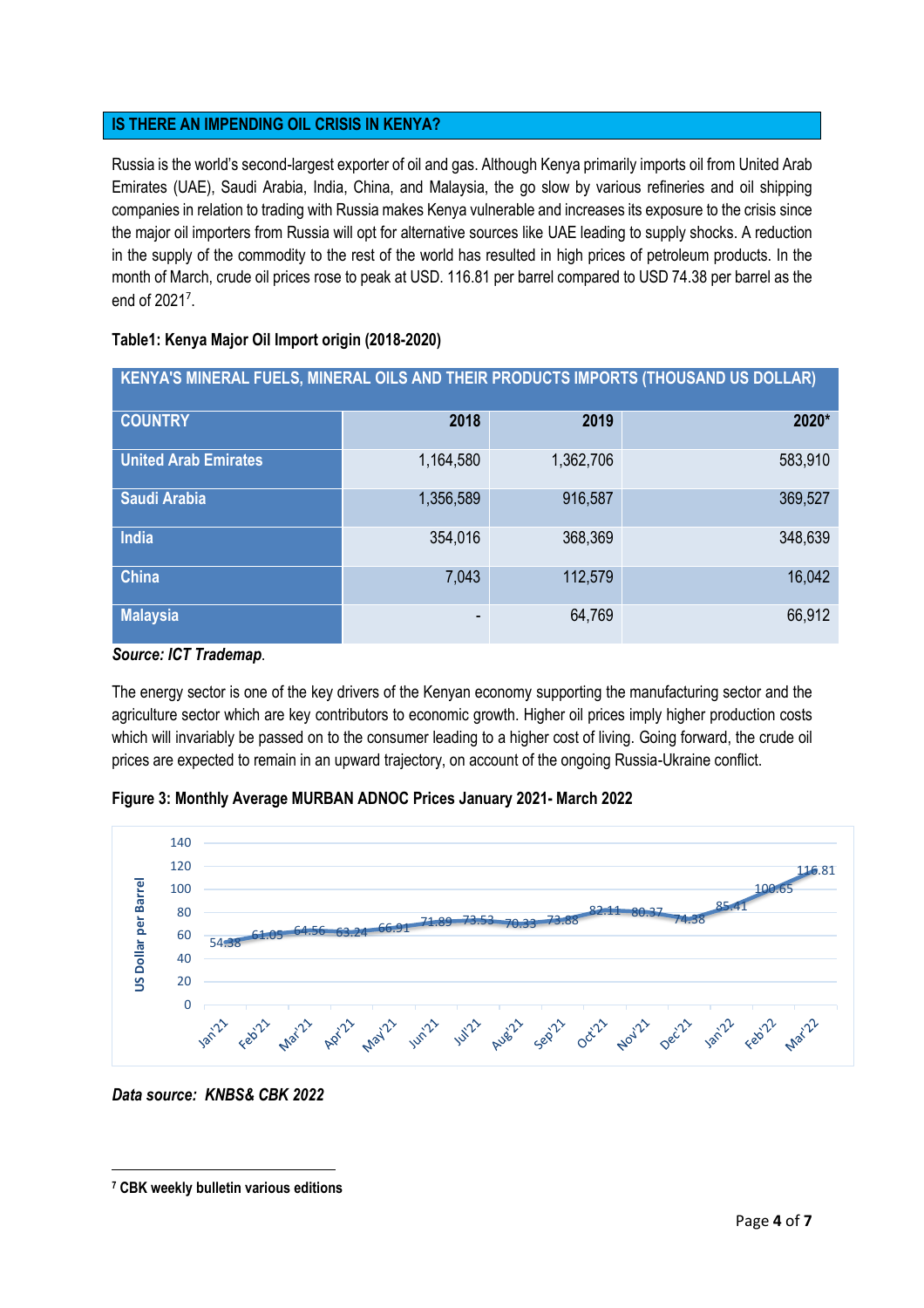The government has been subsidizing fuel prices to cushion against the effects of the Covid-19 pandemic. In the supplementary budget I for 2021/2022, the government allocated Kshs. 31.7 billion to the Petroleum Development Levy (which had been depleted) to cater for fuel subsidy and stabilize fuel prices due to increasing fuel prices in the country.<sup>8</sup> Going forward however, the outlook of higher fuel prices may render this subsidy unsustainable.

**However, the crisis presents an opportunity.** The global shortage of oil supplies may hasten oil exploration in other parts of the world, including Kenya. This puts Kenya on the right track in terms of attracting the best technology and innovations to exploit the oil deposits in larger areas of Northern Kenya. Currently, the oil discovered in Turkana 10 years ago has not borne any significant impact to Kenyans and remains untapped after years of delayed investment commitments. Attracting more investors and with competing new technology will be a game-changer. This will result in high economic growth, as well as job opportunities for Kenyans and, eventually, an increase in per capita income. Fuel price stability will be achieved, and many oil-related levies will be repealed. The government will be able to direct its spending toward more impactful public expenditures while also aiming to save money.

## **DOUBLE EDGED SWORD FOR THE AGRICULTURE SECTOR**

Russia, Ukraine, Belarus, and the Baltic states are key suppliers of fertilizer to Kenya and the global market. According to the World Integrated Trade Solutions platform, Russia accounts for 18% of exports in potassiumbased fertilizers, 20% of ammonium exports, and 15% of urea exports to the global market. The emerging crises between the Russian Federation and Ukraine will therefore result in a severe supply-side shock leading to an exponential increase in fertilizer prices.

Indeed, Russia has already announced a nationwide ban on the export of fertilizers among other commodities as retaliation to mounting global pressure and sanctions by the pro-NATO countries. The resultant prohibitive cost of this input means that the agriculture sector will suffer on two fronts: reduced access to fertilizer will lower agricultural production; and high cost of production will render Kenya's agricultural products uncompetitive in the market. Furthermore, Kenya's inability to access the Eastern European markets will lead to a significant loss of export earnings.

The price of various fertilizers in Kenya and globally, has more than doubled since the beginning of 2022; attributed to the slower recovery of the production systems amidst sharp demand growth globally. If the situation persists and without viable alternatives, low production in the agriculture sector may lead to loss of jobs in the agricultural value chains as well as underperformance of other agriculture support sectors such as agrochemicals and farm equipment. This, coupled with the already prevailing challenges in the agriculture sector such as drought, may lead to lower than expected economic growth thereby dampening expected revenue collections.

## **SUPPLY AND COST OF WHEAT**

Wheat is arguably one of the most important cereals. According to the Food and Agriculture Organization, it accounted for roughly 27 percent of all cereal grains produced globally between 2018 and 2020. Its production is expected to reach 769.6 million tonnes in 2021, accounting for 27.6 percent of total cereal production worldwide (FAO,2021).

In Kenya, wheat is the second most important cereal after maize and its demand has increased significantly in recent years, due to an increase in both home and industrial baking. According to data from the Ministry of Agriculture, Kenya's wheat consumption currently stands at 900,000 tonnes per year, compared to a local production average of 350,000 tonnes per year. As such, domestic wheat production only meets approximately

<sup>8</sup> **The National Treasury submission on Supplementary Estimates 1 for FY 2020/21**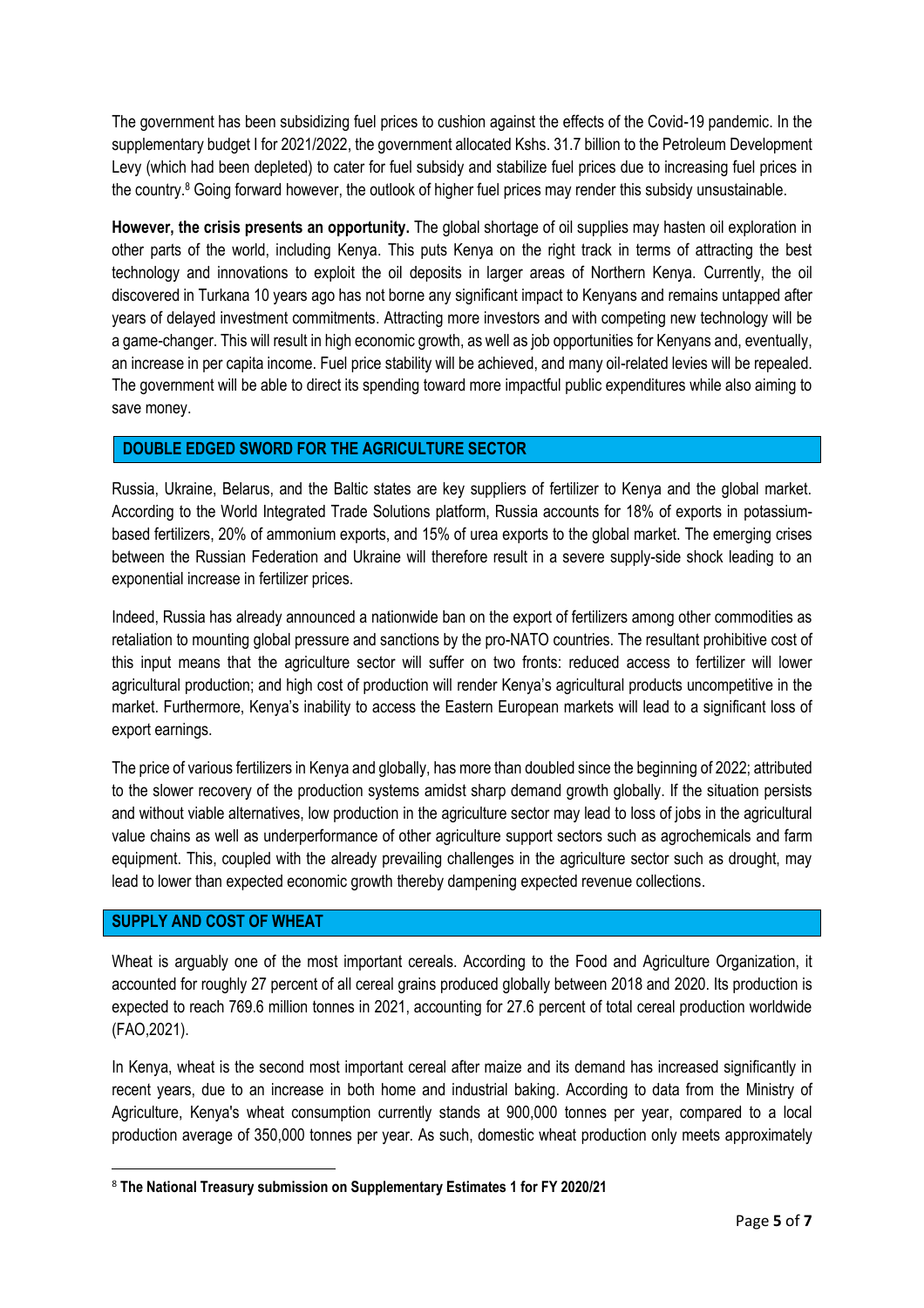one-third of demand, thereby necessitating imports. The gap in supply is typically met by the Black Sea region (Russia, Ukraine, and Kazakhstan).

Available data from the Global Agriculture and Information Network (GAIN) 2019 indicates that in 2018, Russia and Ukraine accounted for 59.3% of the total wheat imported to Kenya (Table 2).

| Year |               | Import from $\vert$ Import from $\vert \%$ |                       | Import $\frac{1}{2}$ M Import from $\frac{1}{2}$ | Total<br>Imports<br>from  |
|------|---------------|--------------------------------------------|-----------------------|--------------------------------------------------|---------------------------|
|      | <b>Russia</b> | <b>Ukraine</b>                             | from Russia   Ukraine |                                                  | <b>Russia and Ukraine</b> |
| 2016 | 454,152       | 150,061                                    | 33.3%                 | 11.0%                                            | 44.4%                     |
| 2017 | 439,462       | 212,628                                    | 23.7%                 | 11.5%                                            | 35.2%                     |
| 2018 | 838,276       | 191,156                                    | 48.3%                 | 11.0%                                            | 59.3%                     |

**Table 2: Kenya Wheat Importation in Metric Tonnes per Origin** 

#### *GAIN: 2019*

It is noted that even before the conflict, wheat prices were rising due to pandemic-related supply-chain snags and severe weather. As global consumption increased post-pandemic, wheat supply was expected to decline even further. The Russia-Ukraine conflict has therefore worsened an already precarious situation. Already, in the first quarter of 2022, wheat prices recorded a high increase following shipment disruption and imposition of a higher duty of export by Russia to protect the local markets. A prolonged conflict may lead to even more restrictions, including export bans on wheat and other grains in order to support domestic food needs. This is likely to disrupt the supply of grains, thus making them even costlier. Kenya's over-reliance on wheat imports from Russia and Ukraine will therefore prove costly and may necessitate consumption of substitute goods.

## **IMPLICATIONS ON TOURISM SECTOR**

The National Tourism Blueprint 2030, the transformational framework for the tourism sector, identified Eastern Europe as a potential and alternative source of tourists. As such, the Kenya Tourism Board in collaboration with other government agencies has been undertaking popularization initiatives in Russia, Ukraine, Poland, Belarus, and Czech among others. As a result, there has been an increase in the inflow of tourists from these alternative destinations. For instance, the introduction of charted planes from Poland and Ukraine, which also brings travel agents and journalists from these countries as well as advertising campaigns, has significantly increased tourist arrivals from these countries. The sector was also expected to benefit greatly from the negotiations on bilateral air service agreements for direct flights between Nairobi and Moscow. The ongoing crisis is likely to water down these efforts due to closures of airspace and uncertainties related to travel in such a time.

It is noted that the tourism sector was the hardest hit by the Covid-19 pandemic<sup>9</sup> with a decline in international visitor arrivals by 71.5 percent and a decline in export earnings by 43.9 percent. A decline in any number of potential tourists is therefore a significant blow to the sector.

## **OPPORTUNITIES**

- 1. The increase in crude oil prices may hasten oil exploration in other parts of the world, including Kenya. This puts Kenya on the right track in terms of attracting the best technology and innovations to exploit the oil deposits in larger areas of Northern Kenya.
- 2. Fast-track completion of Fertilizer granulation plant located in Nakuru County with an annual capacity of 100,000 MT. This will enable farmers to have access to cheaper and tailor-made fertilizer combinations

<sup>9</sup> **2021 Economic Survey**